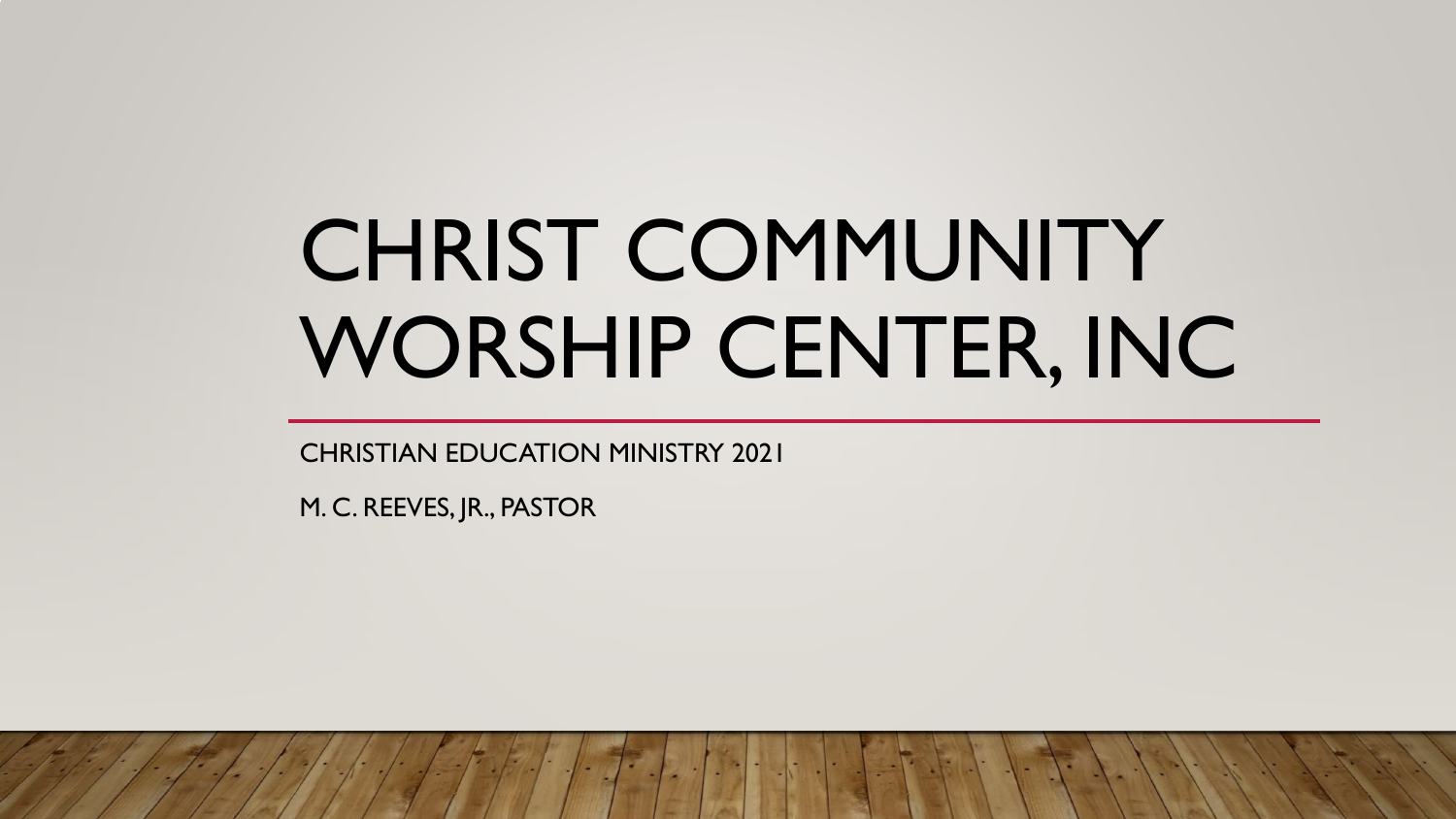## CHRISTIAN EDUCATION WHAT IS IT?

- Deut 7:6-8; 1 Pet. 2:9-10
	- We're God's special people
- Deut 6:4-9; Mt. 22:37
	- God had His own education system in mind. It begins in the home.

"A Christian Family is not one which is faultless but one which counts on God for spiritual and practical needs through the enabling power of God's grace."

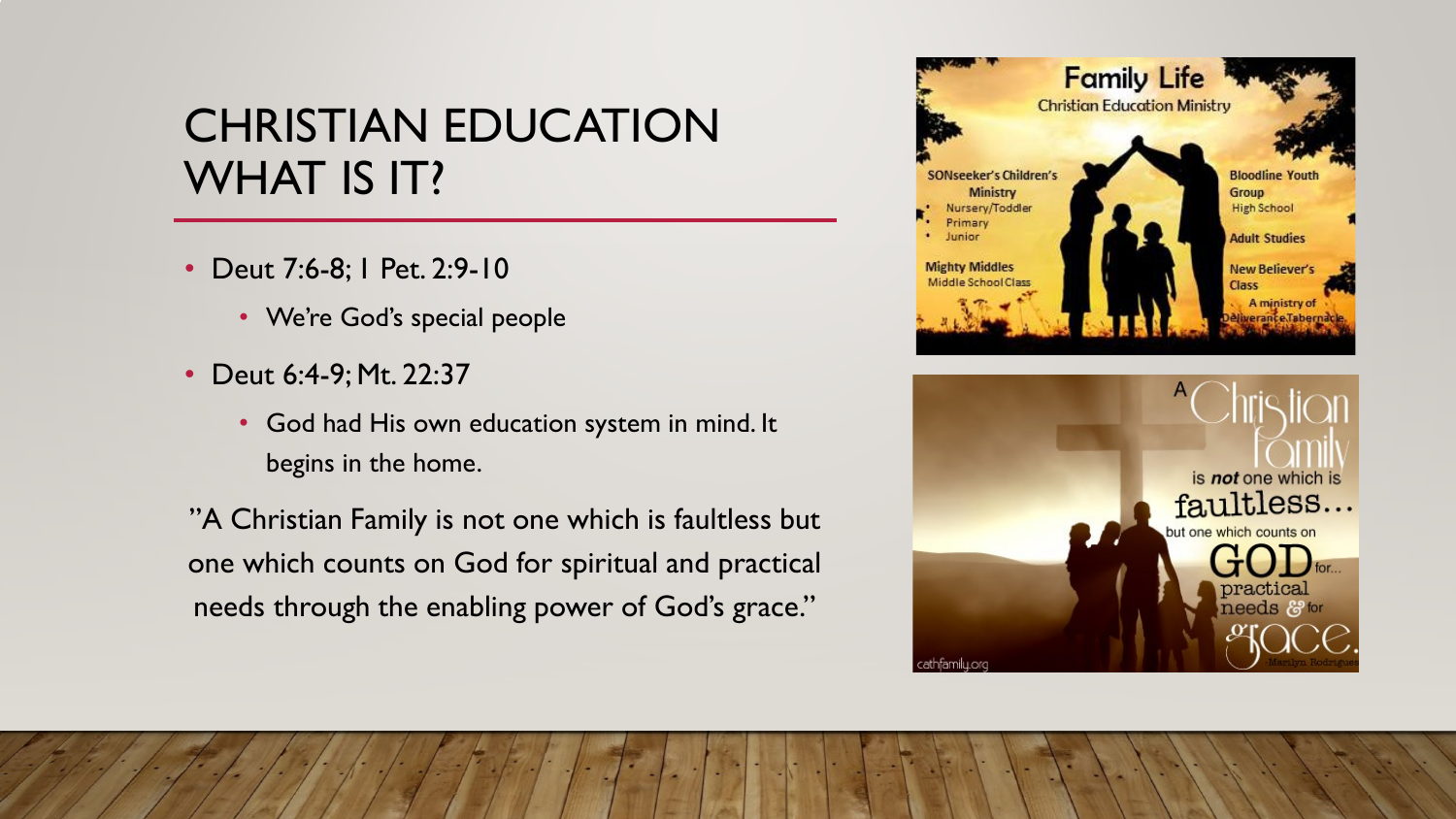

## GOD'S EDUCATION SYSTEM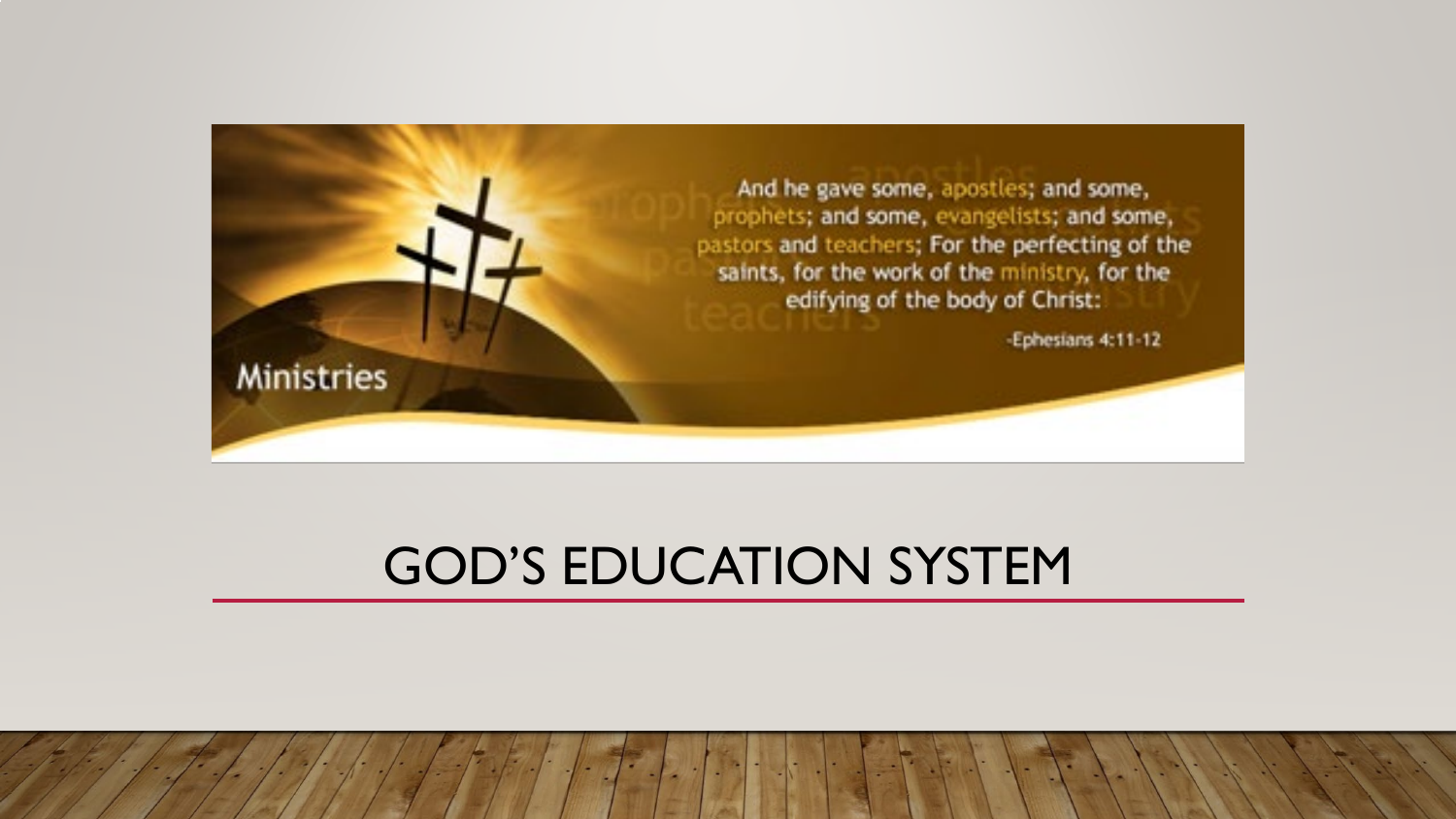### FAMILIES SINCE THE FALL

- Family Dysfunction begins with Father Dysfunction
- Father Roles
	- Priest Represent your family to God (Offers sacrifices)
	- Prophet Represent God to your family (Declares what thus saith the Lord)
	- King Govern your family on behalf of God (Rules well his home in love)

These functions left undone result in a curse. "*Behold, I will send you Elijah the prophet before the great and awesome day of the LORD comes. And he will turn the hearts of fathers to their children and the hearts of children to their fathers, lest I come and strike the land with a decree of utter destruction*" (Mal. 4:5, 6).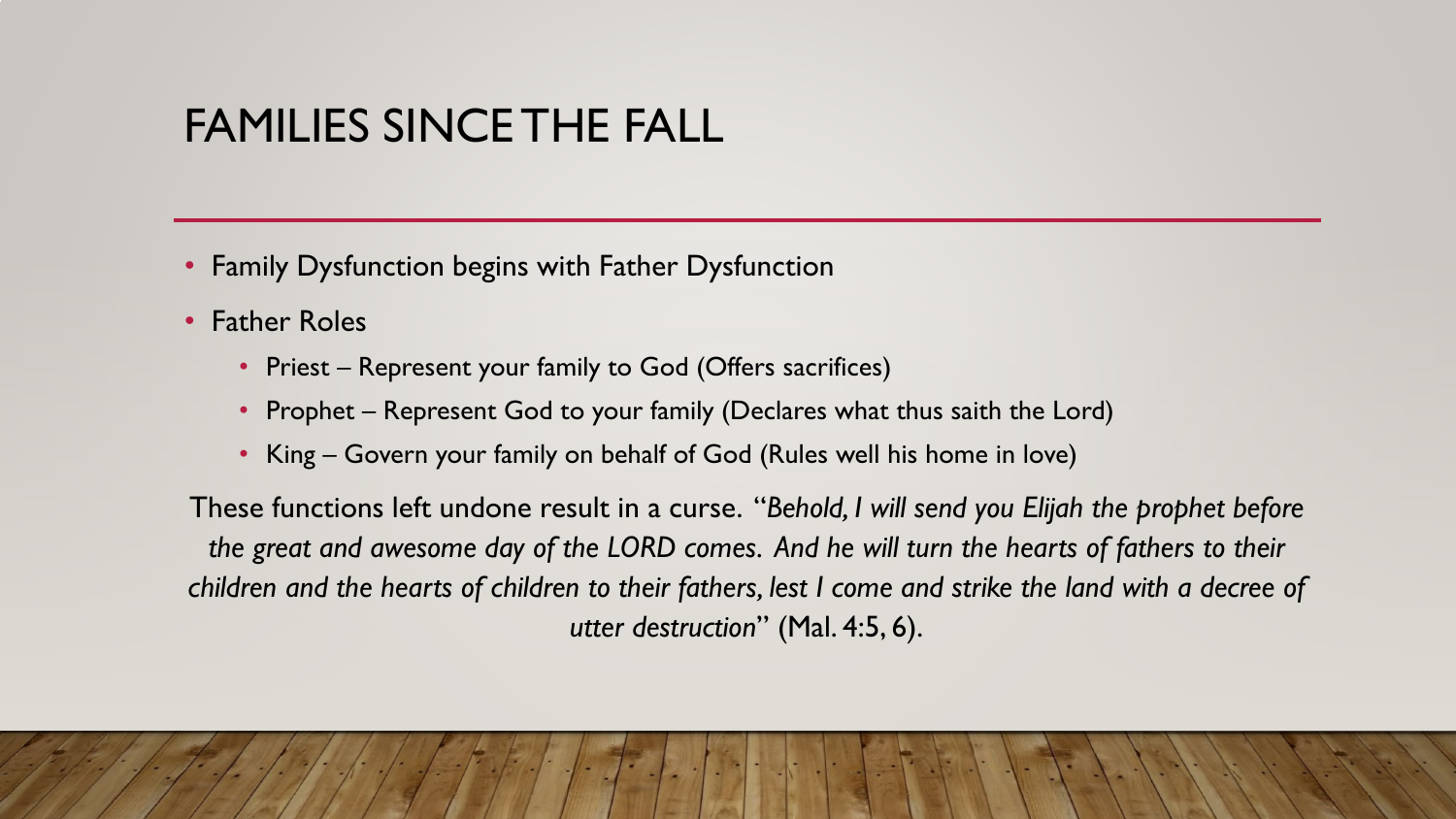REALIZING THE CURSE:

**FAMILY** MAKE-UP **TODAY** 

• In 2019, there were approximately 15.76 million children living with a single mother in the United States, and about 3.23 million children living with a single father. (Statistics.com )

• U.S. has the world's highest rate of children living in single -parent households (Pew Research)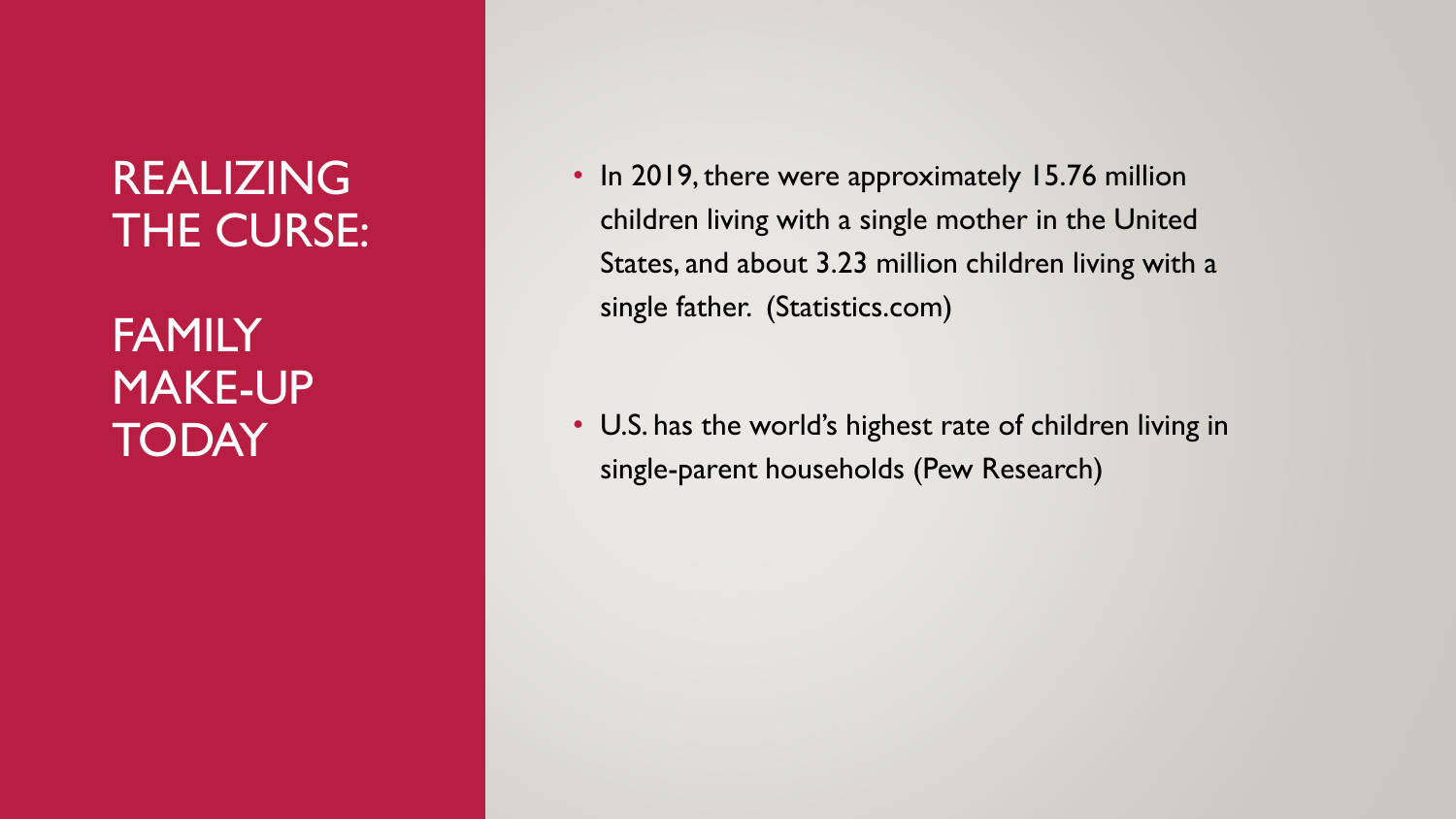

#### QUESTIONS FOR OUR **CONSIDERATION**

- What is our role in helping single-mother's and father's develop strong Christian homes for their families?
- How can we help with what ministries we have at the church?
- Where is God asking us to stretch to facilitate this need?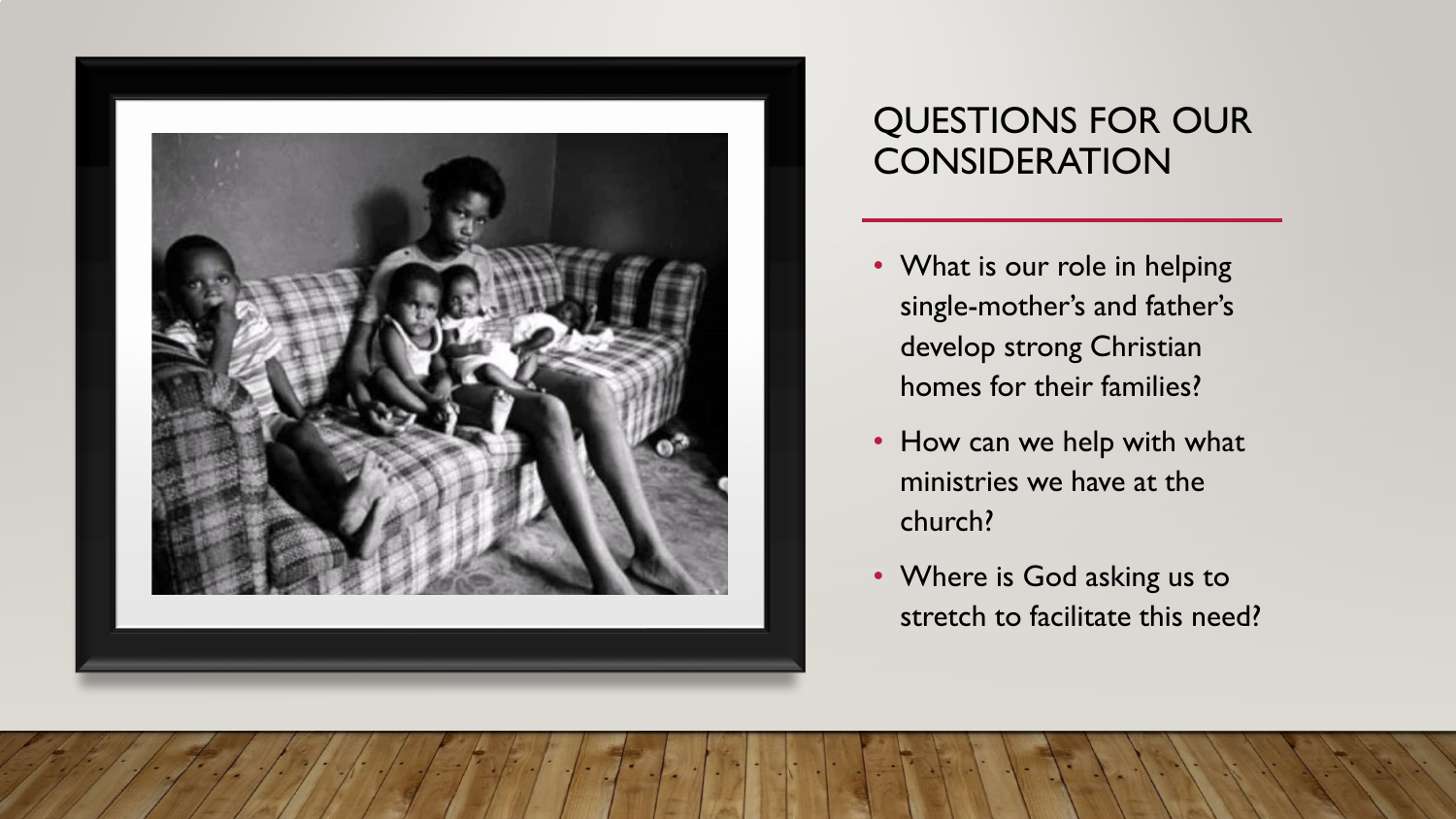### RETURNING TO GOD'S ORIGINAL PLAN

- Order precedes Favor Every king that walked in the ways of King David were blessed but those that did not were brought to shame.
	- 2 Chron 17:3 *And the Lord was with Jehoshaphat, because he walked in the first ways of his father David, and sought not unto Baalim*;
	- 1 Ki. 11:33 *Because that they have forsaken me, and have worshipped Ashtoreth the goddess of the Zidonians, Chemosh the god of the Moabites, and Milcom the god of the children Ammon, and have not walked in my ways, to do that which is right in mine eyes, and to keep my statues and my judgments, as did David his father.* (Prophecy concerning the end of Solomon's rule)
- "And if a house be divided against itself, that house cannot stand" (Mk. 3:25).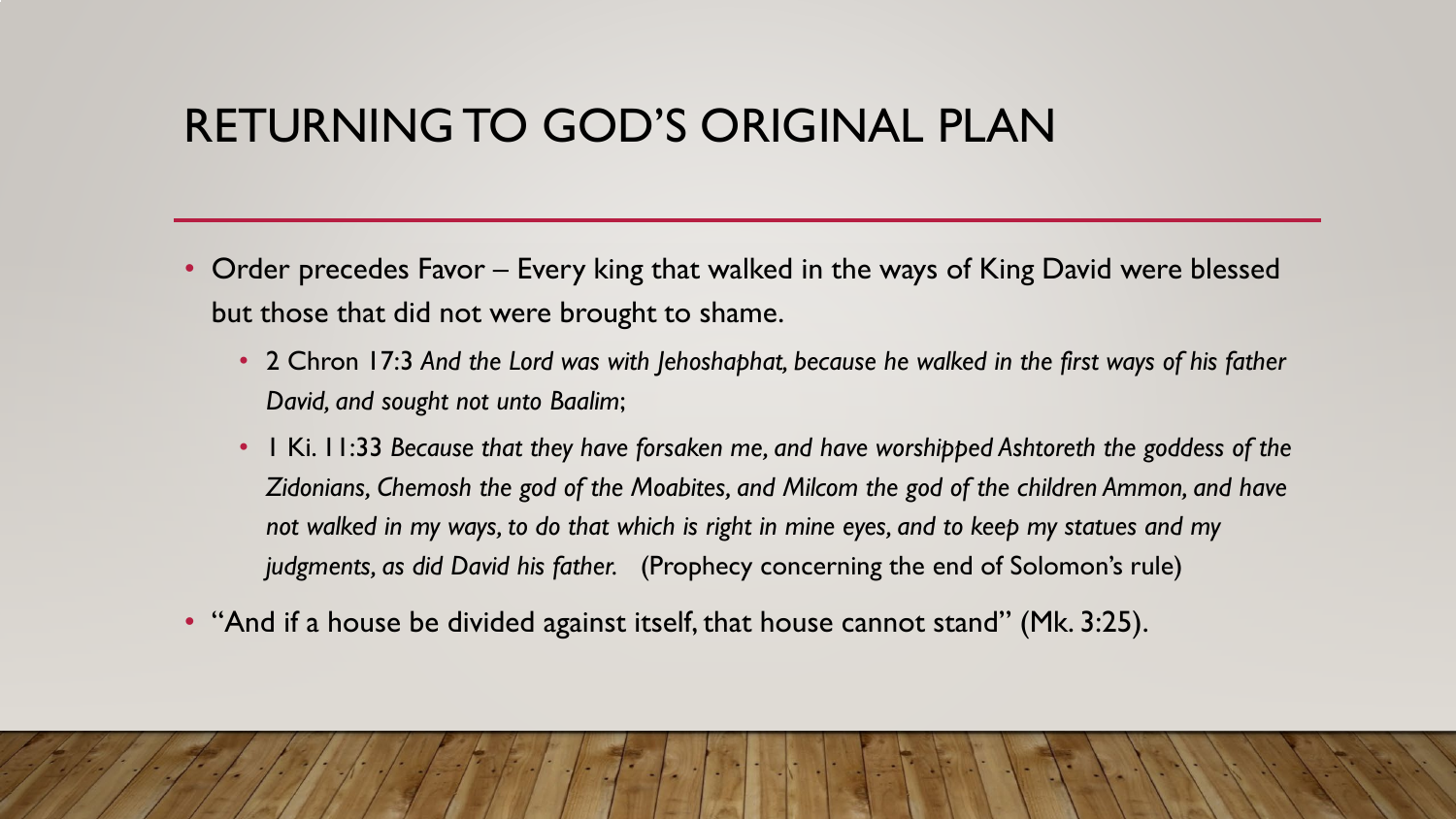

## WHAT IS OUR PLAN?

UTILIZING ADULT LESSON'S SUBJECT FOR FAMILY STUDY

ASK FAMILIES TO JOURNAL THEIR ANSWERS REPORT BACK DURING SUNDAY'S ZOOM ASK ALL FAMILIES TO BE A PART